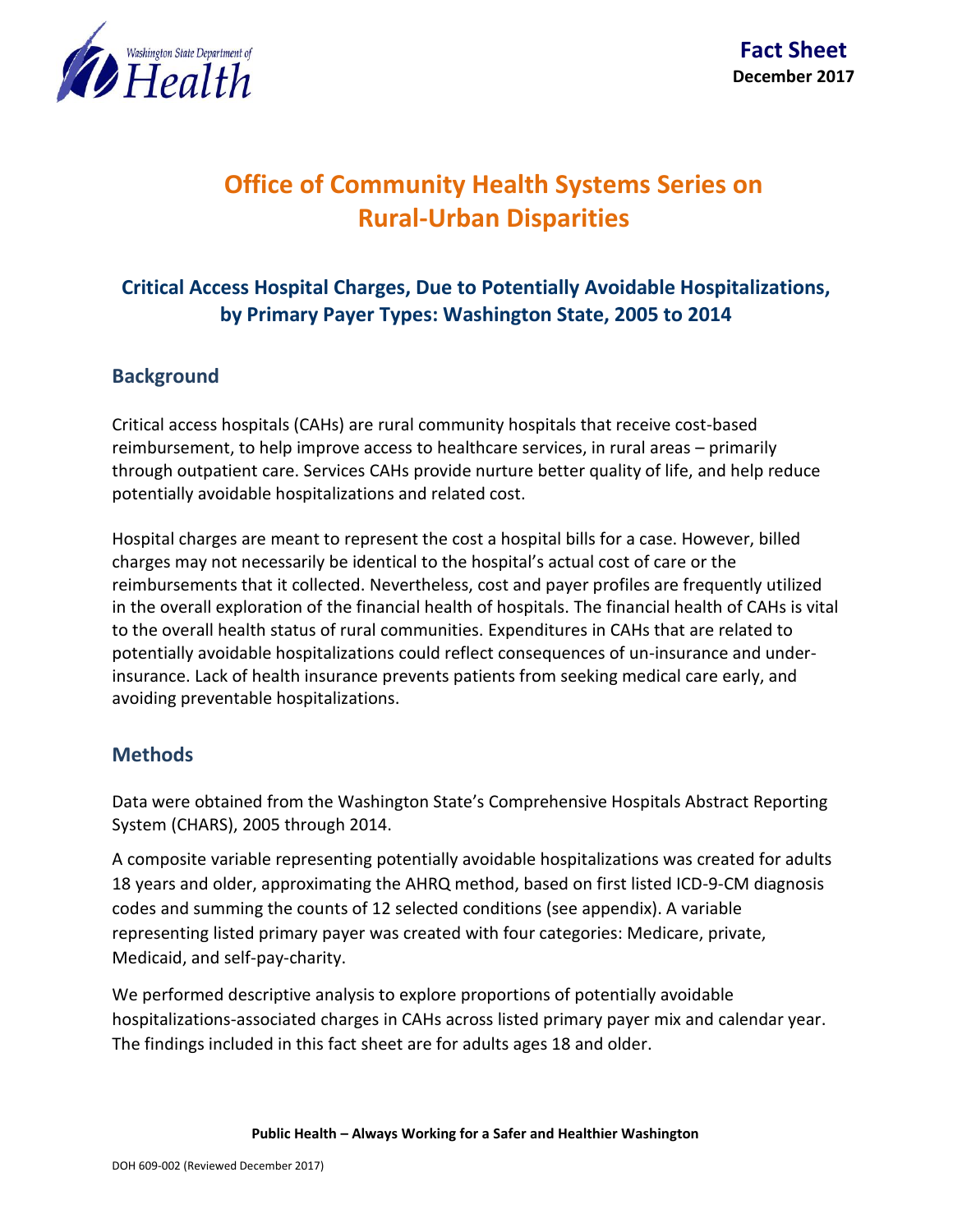

#### **Summary Findings**

- Over 2005-2014, there were 184,848 counts of hospital discharge summaries from 39 CAHs in Washington State, where 48,714 (26.4 percent) were due to potentially avoidable hospitalizations.
- In 2014, out of the total 17,062 hospitalizations in CAHs, the percentages of potentially avoidable hospitalizations for each payer type were: Medicare (28.4 percent), private (17.2 percent), Medicaid (22.2 percent), self-pay-charity (25.7 percent), and others (14.8 percent).
- In general, the overall potentially avoidable hospitalizations-related charges as a percentage of all charges in CAHs decreased by 21 percent from 22.6 percent in 2005 to 17.8 percent in 2014.



**Public Health – Always Working for a Safer and Healthier Washington**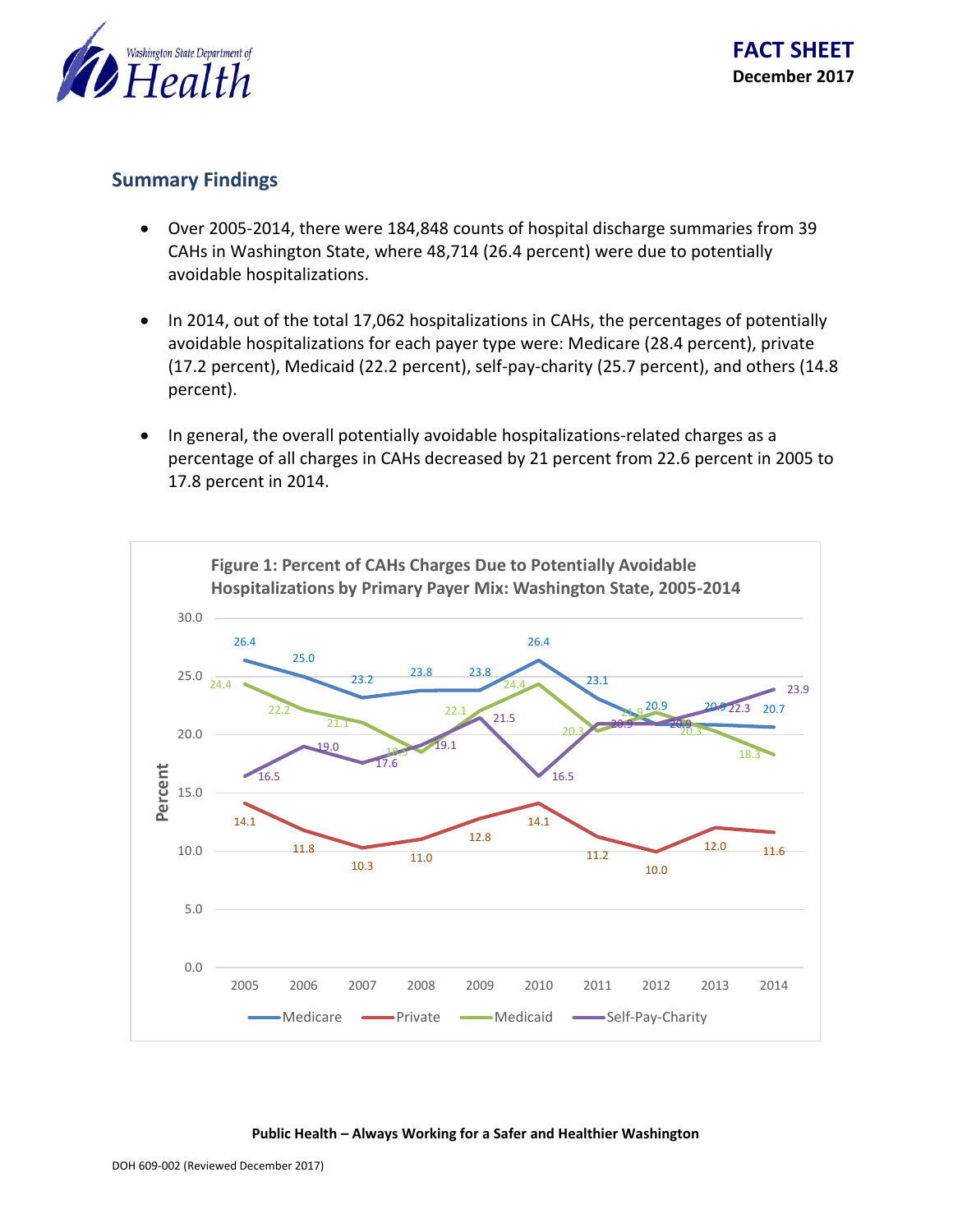

- As depicted above in figure  $1$  over 2005-2011, the percentage of CAHs charges, due to potentially avoidable hospitalizations was highest for Medicare patients. The percentage of Medicare charges in 2014 decreased by 22 percent from its level in 2010.
- Over 2005-2014, the percentage of CAHs charges, due to potentially avoidable hospitalizations were the lowest for those with private insurance.
- The percentage of CAHs charges, due to potentially avoidable hospitalizations where Medicaid was listed as the primary payer, decreased by 24.2 percent over 2005-2008. This same percentage bounced back to 22.1 percent in 2009 and showed a 17 percent decrease to 18.3 percent in 2014. It may be too early to attribute, but the observed percent decrease in 2014 could be a reflection of Medicaid expansion policy implemented in Washington State.
- Among the self-pay-charity, which is a proxy for the uninsured group, there was a 45 percent increase in potentially avoidable hospitalizations-related charges as a percentage of all charges, over 2005-2014.

Table 1: Medicare and Medicaid were the primary payers listed for about 85 percent of potentially avoidable hospitalizations-related discharges, and about 40 percent of the potentially avoidable hospitalizations-related charges in critical access hospitals: Washington State, 2014.

| <b>Primary Payer</b> | <b>Potentially Avoidable</b><br><b>Hospitalizations-Related</b><br><b>Discharges</b> | <b>Potentially Avoidable</b><br><b>Hospitalizations-Related</b><br><b>Charges</b> |
|----------------------|--------------------------------------------------------------------------------------|-----------------------------------------------------------------------------------|
| Medicare + Medicaid  | 84.1 percent                                                                         | 39.0 percent                                                                      |
| Private              | 8.4 percent                                                                          | 11.6 percent                                                                      |

Charges made to self-pay-charity (uninsured) and Medicaid patients are of special interest to CAHs, as both payment methods present potential savings to publicly supported services, and to the overall financial health of those vulnerable hospitals located in rural and underserved areas.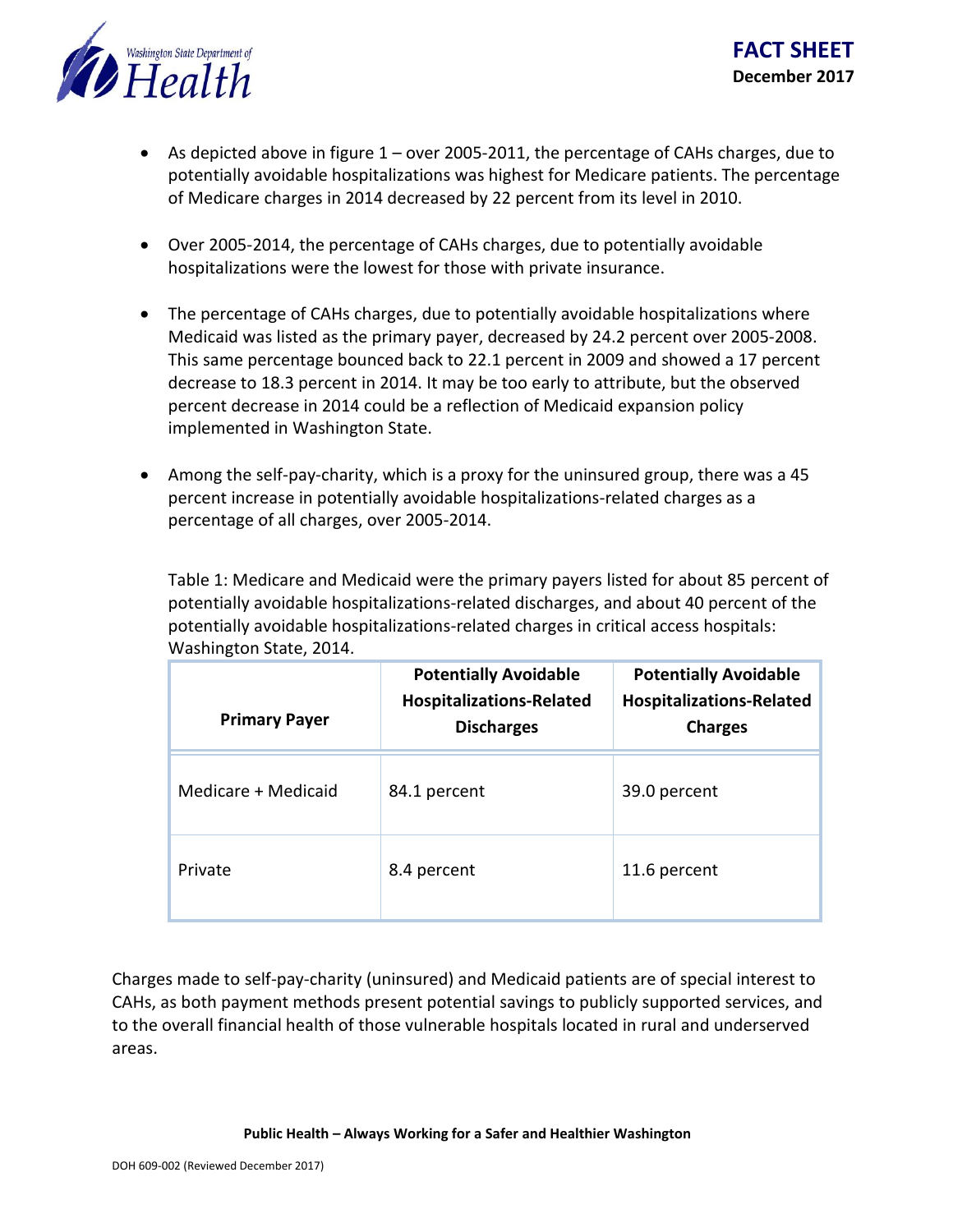

 As shown in figure 2 – The percentage of the CAHs charges due to potentially avoidable hospitalizations made to self-pay-charity and Medicaid patients combined, decreased by 16 percent over 2005-2008. However, beginning in 2008, came an increase by 17 percent from 18.7 in 2008 to 22.6 in 2014. The increase in coverage taxed already stretched rural health systems, resulting in possible less access to primary care.



### **Public Health Systems Implications**

- Inadequate access to healthcare services is one of the distinct attributes that influence the health status of populations. Out of necessity, CAHs play an important role serving as safety-net, fostering access to healthcare in rural areas, where shortages of resources remain a challenge.
- In CAHs, Medicare and Medicaid are the two most predominant primary payers for hospital stays due to potentially avoidable hospitalizations. As such, rural areas residents are less likely to have private health insurance coverage, probably as result of contextual difficulties to create and sustain viable private insurance pools.
- Published reports indicated that prevention of illnesses, controlling acute manifestations of diseases from getting worse, and providing quality long-term management of chronic conditions, through adequate and quality primary healthcare in outpatient setups, would help minimize the number of potentially avoidable hospitalizations and any associated cost, particularly in rural and underserved communities.